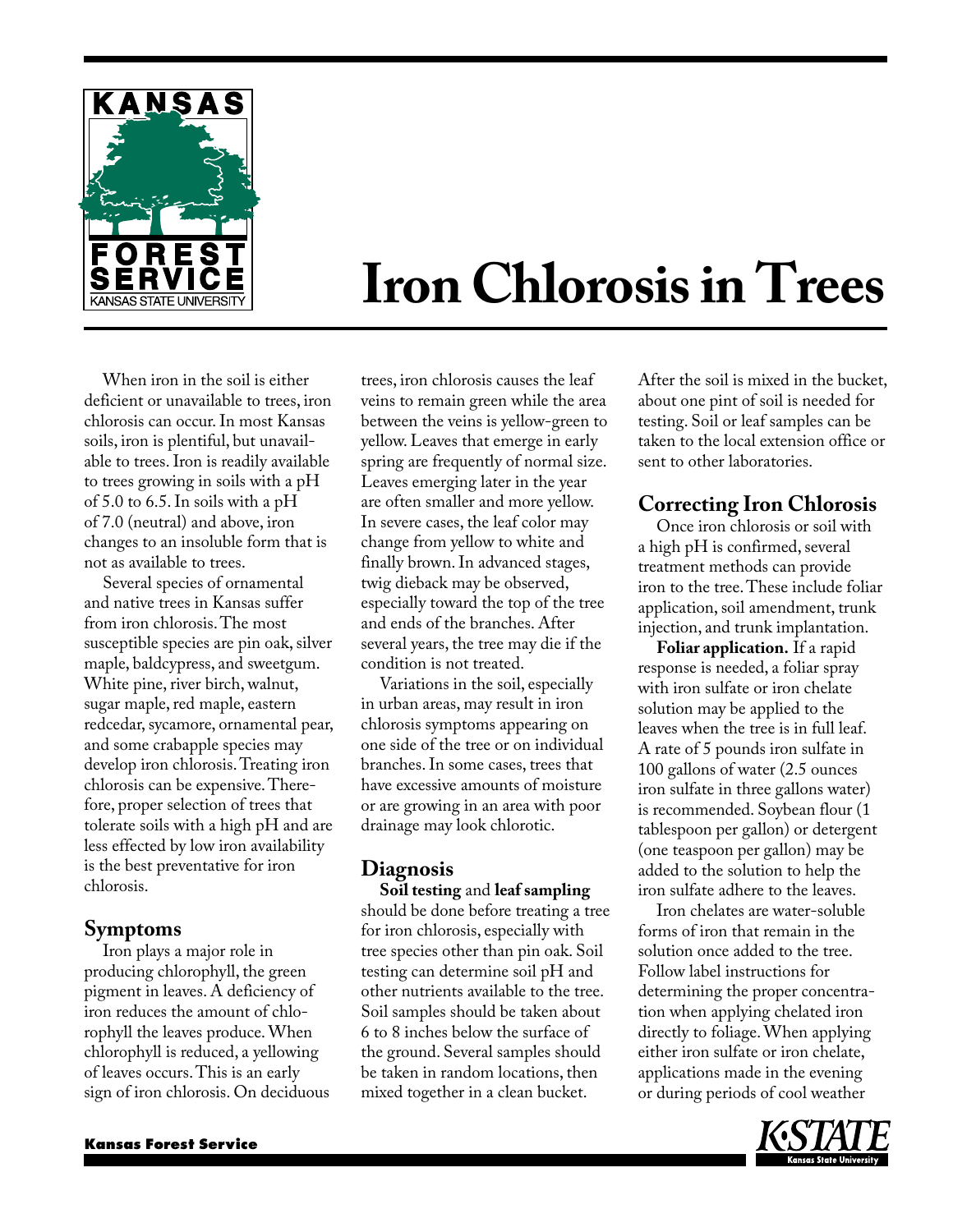are recommended. A foliar spray produces quick results. However, the improvement is temporary because the treatment will only affect the leaves sprayed. New growth emerging after the treatment may be chlorotic.

**Soil treatment.** Lowering the soil pH is a more permanent way of correcting iron chlorosis caused by soils with a high pH (above 7.0). Unfortunately, this method is one of the most difficult treatments. One procedure is to add soil amendments such as sulfur, iron sulfate, or aluminum sulfate to the soil. Sufficient quantities are needed to acidify soil and increase the amount of iron available to the tree. Iron sulfate can be applied to bare soil under the tree canopy. The application should be spread under the tree canopy to beyond the drip line (see diagram). The applications can be applied in conjunction with core cultivation to incorporate the treatment into the soil. The recommended rate is 1 pound per inch of tree diameter. Tree diameter can be attained by measuring the circumference of the tree at 4 feet above the ground then dividing by 3.14.

The best method for treating trees growing in turf-covered soil is liquid injection with a pressure applicator or placing iron sulfate in holes drilled or punched into the soil. Holes or injection sites spaced 2 feet apart and 6 to 10 inches deep can form a grid pattern under the tree (see diagram), beginning 2 to 3 feet from the trunk and extending beyond the ends of the branches (drip line). If holes or soil injections are made, calculate the treatment amount based on the product label and divide the treatment by the number of sites. Place equal amounts of the treatment at each site. In general, four to five holes



per inch in tree diameter are recommended. The root systems of trees often grow well beyond the drip line. Therefore, holes or injection sites placed past the drip line are recommended. This treatment remains effective for 2 to 3 years.

Chelated iron may be used, but be sure to follow label directions for rates. For best results, the treatment should be made in early spring, just as buds begin to swell. If holes are drilled or punched into the soil, make sure there are no underground utility lines in the area.

An alternative soil treatment is the mixing of sulfur to the iron sulfate at a 1:1 ratio. The sulfur lowers the pH in a small area to make the iron more available to the tree. The recommended rate for trees 4 inches and smaller is 1 pound of iron sulfate/sulfur mix per inch of trunk diameter. The recommended rate for trees greater than 4 inches in diameter is a mixture of 2 to 3 pounds of iron sulfate/sulfur mixture per inch of trunk diameter. These mixtures should be applied as described above. Some available products are packaged with iron and sulfur combinations. If these products are used, be sure to follow all label instructions.

Iron tablets also are available for application into the root zone beneath the tree. The tablets have a quick release iron complex bound with a dispersing agent. Some tablets also contain sulfur. Obtaining even distribution of the iron in the root zone is sometimes difficult, and some branches may remain chlorotic. The tablets should be distributed in the soil as specified on the label.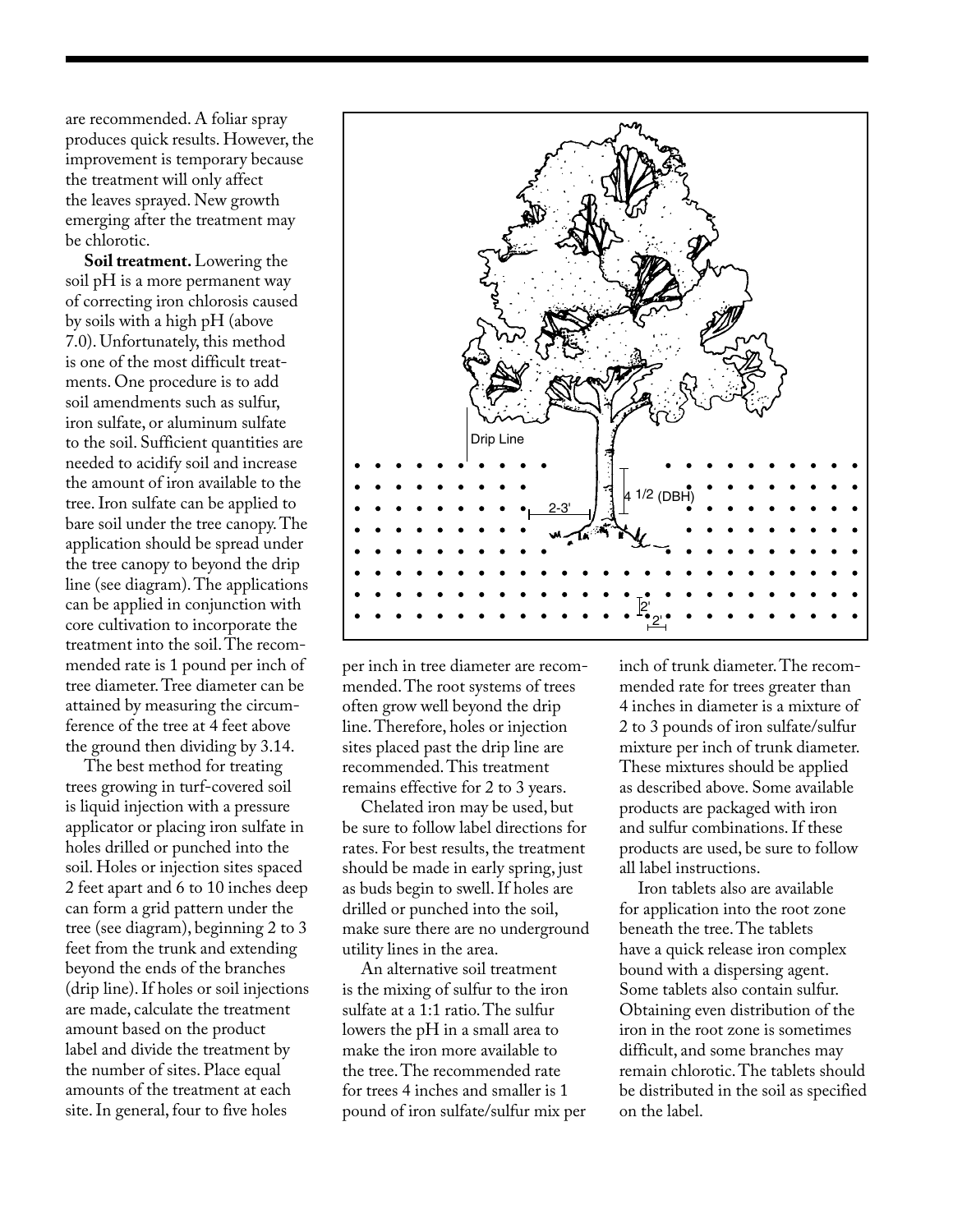#### **Trunk injection and implantation**

Iron sulfate, iron ammonium citrate, or iron chelate injected or implanted directly into the tree trunk is an effective method for greening up iron-chlorotic trees. A response is normally seen within two to three weeks if applied in the spring after leaves are fully developed. Trees treated later in the summer may not show a response until the following year. Additional treatments will vary depending on the severity of chlorosis, tree species, and individual tree response. In most cases, additional treatments may not be needed for 3 to 5 years.

Some trunk injection systems and implants can be applied by homeowners, and others must be applied by professionals. The most common treatments available to homeowners include products such as Medicaps. Medicaps consist of a plastic capsule filled with an iron citrate. Implant holes are drilled in the tree trunk where the capsule is to be placed. When implanted in the tree trunk, the capsules release the iron citrate into the water transport system of the tree. Capsule spacing is based on the diameter of the tree. Proper placement is important to obtain desired results. Follow all label instructions when using the capsules.

Trunk injection and implant systems available to commercial arborists include Mauget, Medi-Ject, Nutri Booster, and gravity-fed

systems. The Mauget microinjection system consists of a capsule of iron chelate or iron ammonium citrate injected into the tree trunk through a needlelike tube. The capsule is pressurized by compressing before attaching to the tube. Small holes are drilled near the base of the trunk or root flares of the tree to fit the tubes. The Medi-Ject system contains a network of plastic tubing and T's placed in drilled holes around the tree trunk. Gravity is used to feed an iron sulfate solution directly into the trunk.

All injection systems have been field-tested and found effective under specific conditions. Results will vary with tree species, severity of chlorosis, time of year, soil moisture, and individual tree response. Following label directions, especially for rates and time of year for each treatment, should give the desired results.

#### **Trunk Wounding**

Some authorities have expressed concern over the number of wounds required with trunk injection and trunk implantation methods. Whenever holes are drilled into trees, damage to live tissue occurs. These wounds can provide entry points for disease organisms. The size of wounds will vary between each treatment. If the wounds are small, callous tissue will usually close the wounds within one year. Larger

wounds will take longer to close. If trunk injection or implants are used, the homeowner should investigate the feasibility of other treatments described to avoid repeated wounding of the tree trunk.

### **Other Causes of Yellowing**

Iron deficiency is not the only cause of leaf yellowing. Brown leaves that appear to show a severe case of iron deficiency may be caused by leaf scorch or another problem. Herbicide damage or other mineral deficiency– such as nitrogen, manganese, boron, or zinc – also may result in chlorosis symptoms. Signs of manganese deficiency, in particular, can appear similar to those of iron deficiency. Manganese deficiency can be distinguished by the broad bands of normal green color that remain next to the major veins. Leaves on the ends of the branches of manganese-deficient trees generally are not affected until late in the summer after growth has stopped.

Usually a foliar application of the deficient mineral in the summer, will result in a temporary green-up of the leaves. If the foliar application of the mineral thought to be deficient does not cause a temporary correction, this is a good indication that another mineral deficiency is causing the problem. Other possible causes should be investigated.